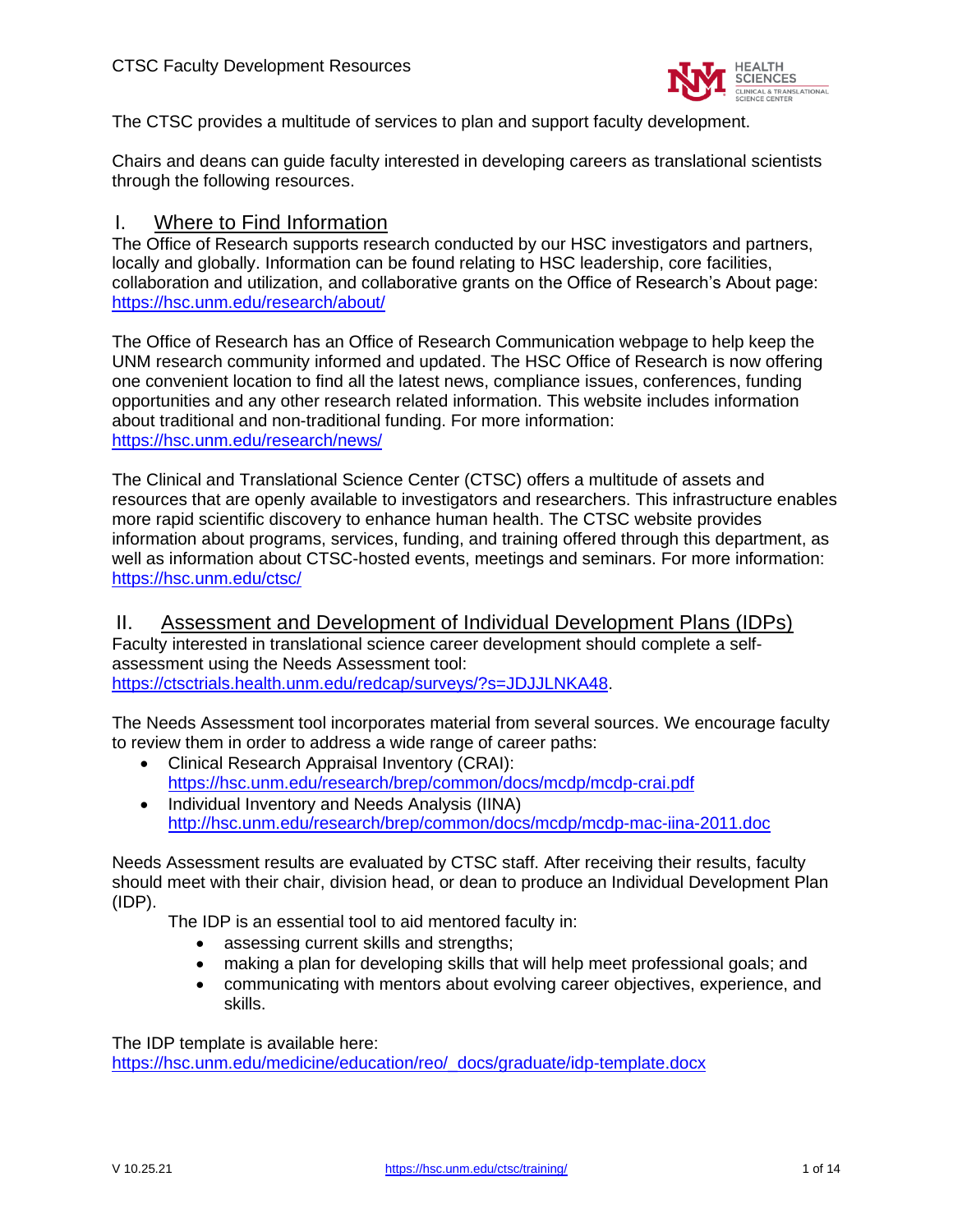

The Needs Assessment is based on the Clinical Research Appraisal Inventory, which assesses the confidence of learners in performing different aspects of clinical research. The KL2 Needs Assessment has been shared with – and customized for – other programs such as the Autophagy Inflammation and Metabolism Center (Deretic). The KL2 leadership is able to share and consult with departments to establish an effective tool for all new faculty.

To learn more about faculty assessment and development, contact KL2 Program Lead Matt Campen, PhD at 505-925-7778 or at [mcampen@salud.unm.edu.](mailto:mcampen@salud.unm.edu)

### III. Training Opportunities

Faculty who are developing their skills can access a variety of CTSC trainings that are fast, flexible and freakin' awesome.

The table below shows the monthly schedule for our live trainings. Visit the CTSC training catalog for access to our full catalog of live, asynchronous, and on-demand offerings: <https://hsc.unm.edu/ctsc/training/index.html>

| Training                                                             | Mon                         | Tues                  | Wed.                 | <b>Thurs</b>           | Fri |
|----------------------------------------------------------------------|-----------------------------|-----------------------|----------------------|------------------------|-----|
| <b>CTSC Database Overview</b>                                        |                             |                       | 1 <sup>st</sup> Wed. |                        |     |
| <b>AHRQ Grant Orientation</b>                                        |                             | 3rd Tues.             |                      |                        |     |
| Good Clinical Practice:<br><b>Fundamentals</b>                       |                             |                       | 1 <sup>st</sup> Wed. |                        |     |
| Good Clinical Practice: Best<br><b>Practices in Informed Consent</b> |                             |                       | $2nd$ Wed.           |                        |     |
| <b>Good Clinical Practice:</b><br><b>Reporting and Conduct</b>       |                             |                       | 3rd Wed.             |                        |     |
| <b>Good Clinical Practice:</b><br>Dealing with FDA                   |                             |                       | $4th$ Wed.           |                        |     |
| <b>NIH Grant Orientation</b>                                         | 1 <sup>st</sup> Mon.        |                       |                      |                        |     |
| <b>PCORI Grant Orientation</b>                                       |                             | 4 <sup>th</sup> Tues. |                      |                        |     |
| Responsible Budgeting for<br><b>Clinical Trials</b>                  |                             |                       |                      | 4 <sup>th</sup> Thurs. |     |
| <b>HRSA Grant Orientation</b>                                        |                             |                       |                      | $2nd$ Thurs.           |     |
| <b>SBIR/STTR Grant Orientation</b>                                   |                             | 2 <sup>nd</sup> Tues. |                      |                        |     |
| <b>Practical Team Science</b>                                        |                             |                       |                      | 3rd Thurs.             |     |
| <b>FDA Audits</b>                                                    |                             |                       | 4 <sup>th</sup> Wed. |                        |     |
| <b>REDCap Basics</b>                                                 |                             |                       |                      |                        |     |
| REDCap Beyond the Basics                                             |                             |                       |                      |                        |     |
| E-Consenting with REDCap                                             | Always available on demand. |                       |                      |                        |     |
| <b>Commercialization for Clinical</b>                                |                             |                       |                      |                        |     |
| Researchers                                                          |                             |                       |                      |                        |     |
| Communicating Science (an<br>Alda Center workshop)                   |                             |                       |                      |                        |     |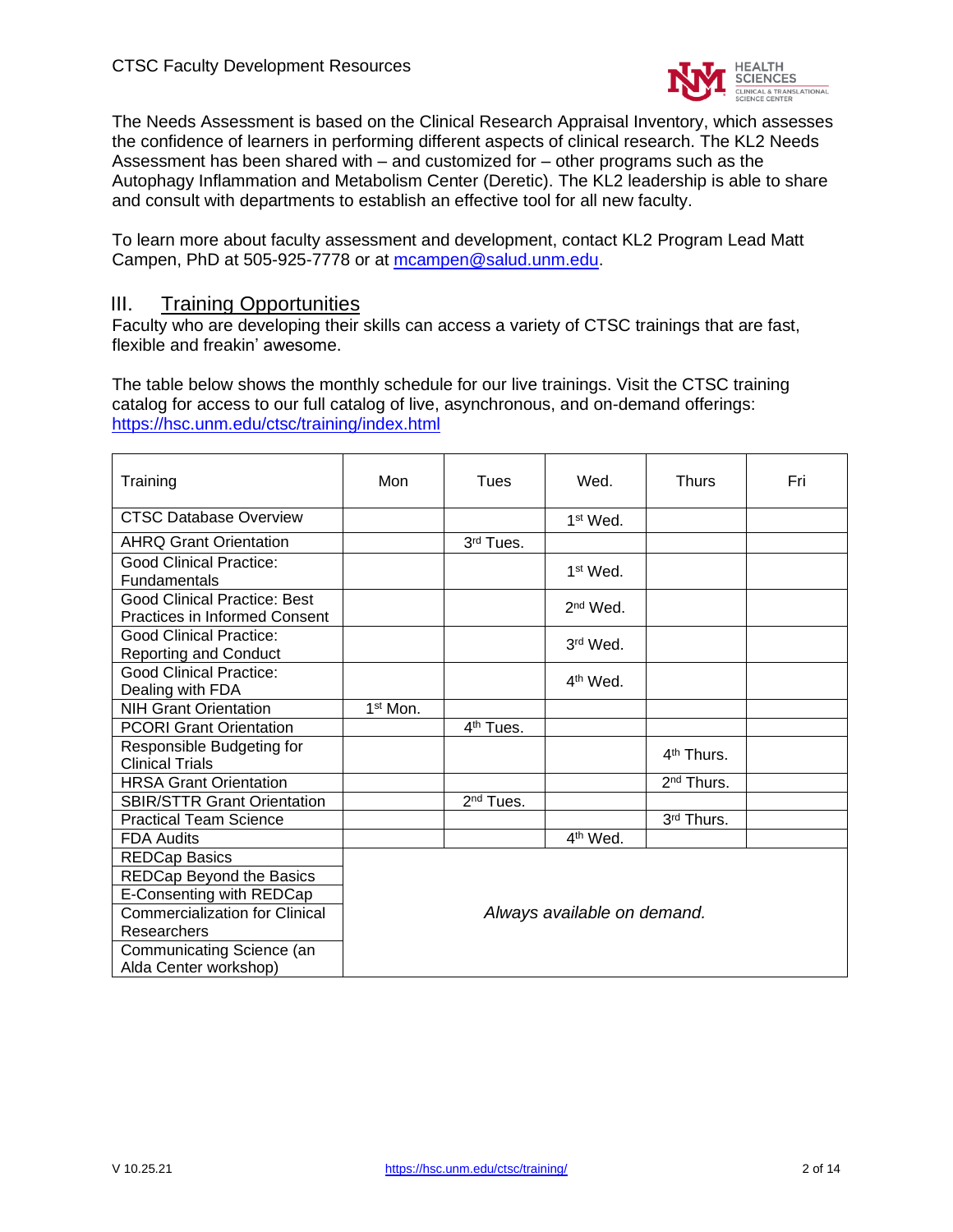

## On-Demand CTSA Consortium Trainings

In addition to our in-house opportunities, the CTSC also offers trainings developed by other CTSA institutions:

| CD2H Labs                                           | How to Write a Manuscript                            |
|-----------------------------------------------------|------------------------------------------------------|
| Monitoring and Reporting Safety                     | Step By Step Guidance for Sponsors-Investigators     |
|                                                     | to a Successful IND Submission                       |
| Developing a Community Advisory Board for           | ReGARDD (Regulatory Guidance for Academic            |
| <b>Research Toolkit</b>                             | Research of Drugs and Devices)                       |
| Project Management in Clinical Research             | <b>All About Consents</b>                            |
| Managing Communication and Conflict                 |                                                      |
| <b>Qualitative Research Office Hours</b>            | <b>IRB Best Practices for Follow-on Submissions</b>  |
| Data Best Practices                                 | Recognizing Unconscious Bias                         |
| Large Scale Network Phenotype Development,          | Supporting Yourself and Your Trainees During the     |
| Evaluation & Characterization                       | Coronavirus Pandemic                                 |
| Metasharing for Biobanks - CD2H                     | <b>Stress Management and Wellness for Scientists</b> |
| <b>Planning for Data Collection</b>                 | Leadership and Management Styles Panel               |
| <b>CIRTification for Human Research Protections</b> | Becoming A Resilient Scientist: Setting              |
|                                                     | Reasonable Expectations And Healthy Boundaries       |
|                                                     | For Ourselves And With Our Supervisors               |

## Other Educational Opportunities

Faculty have access to several academic educational opportunities:

### Certificate in Clinical and Translational Science (CCTS)

The CCTS program is designed to meet the needs of a variety of learners who are seeking exposure to clinical and translational research competencies, but who are not interested in or ready for a Master's program. The program incorporates 10 domains of study, including: Research Design, Measurement (Qualitative and Quantitative), Biostatistics, Epidemiology, Biomedical Informatics, Cultural Competence, Grantsmanship, Scientific Writing, and Ethics and Regulatory Compliance. This one-year program is open to students seeking a graduate degree in a basic science, public health, medical, clinical, engineering or social science discipline (M.D., Ph.D., Pharm.D., Sc.D.). Individuals who have already completed graduate training in these areas and are receiving additional training at UNM (i.e. post-doctoral and clinical fellows), or are currently employed at UNM as junior faculty, are eligible to participate.

For more information about the Certificate in Clinical and Translational Science program, contact the School of Medicine Research Education Office at 505-272-1887 or [SOMREO@salud.unm.edu.](mailto:SOMREO@salud.unm.edu)

Master's of Science in Clinical Research (MSCR) with a concentration in Clinical Research The MSCR incorporates the same domains of study as the Certificate in Clinical and Translational Science and adds a year of mentored development. This program is directed at learners who have earned a terminal degree (e.g., Ph.D., M.D., Pharm.D. Sc.D.) The multidisciplinary degree program provides the didactic and experiential learning necessary to conduct extramurally-funded clinical and translational research. Completing the MSCR requires 50% release time for two years.

For more information about the MSCR program, contact the School of Medicine Research Education Office at 505-272-1887 or [SOMREO@salud.unm.edu.](mailto:SOMREO@salud.unm.edu)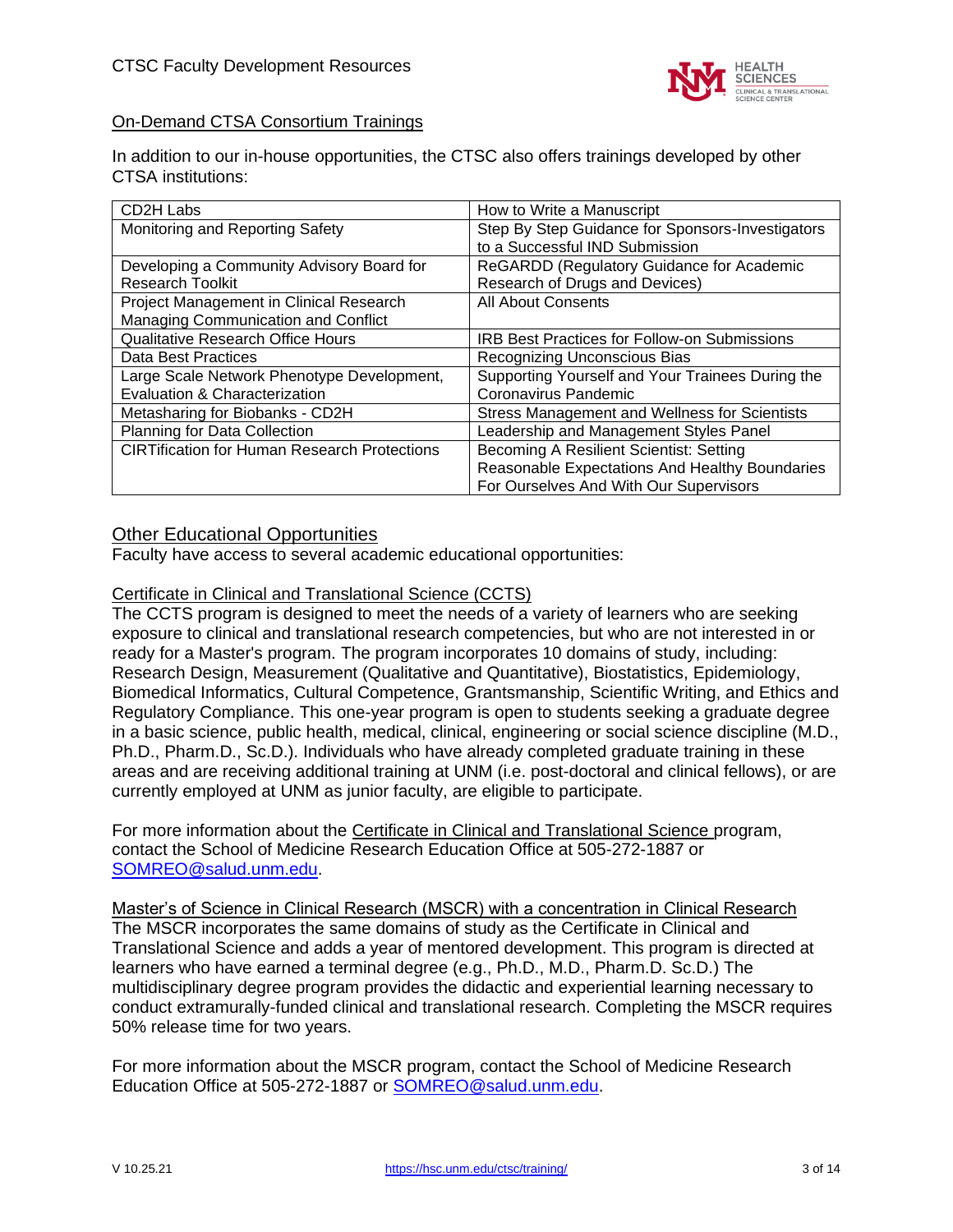

### BIOM 556: Grantsmanship of Clinical and Translational Research

This course is available to graduate students, post docs and faculty. It is directed at researchers who have little to no prior computational experience. This semester-long course offers grant preparation fundamentals focused on writing and submitting a competitive research or fellowship application that meets prevailing guidelines, addresses an important hypothesisdriven research question and is responsive to critical feedback and review. Instructor permission is required to register.

For more information, contact Kimberly Page, PhD, MPH at [pagek@salud.unm.edu.](mailto:pagek@salud.unm.edu)

### K-Award Grant Writing Course

This course is directed at postdoctoral fellows and faculty level candidates submitting an NIH K grant or equivalent award. Participants in this course will work through conceptualizing, developing, and submitting a responsive NIH Career Development (K) award or equivalent. Topics include: NIH structure and review process, mentoring, specific aims, working with a statistician, K Award components, approach, career development plans, biosketches, and responding to reviewer critiques.

This course has not yet been formalized for delivery. For more information on course content, contact Larissa Myaskovsky, PhD, FAST at [LMyaskovsky@salud.unm.edu.](mailto:LMyaskovsky@salud.unm.edu)

## Clinical and Translational Investigator Program (CTIP)

This program is directed at postdoctoral fellows, junior faculty and CTSC-affiliated scholars (including KL2 Mentored Career Development scholars and Master of Science in Clinical Research students). The monthly Clinical and Translational Investigator Program (CTIP) is a unique two-year curriculum designed to provide a supportive environment for developing clinical and translational competencies in an informal and collegial atmosphere.

For more information, contact CTIP coordinator Regis Lacher at [rlacher@salud.unm.edu.](mailto:rlacher@salud.unm.edu)

### Data Carpentry Workshop

Attendees to this annual workshop (November 16-19, 2021) will develop the fundamental data skills needed to conduct research. Its target audience is researchers who have little to no prior computational experience, and its lessons are domain specific, building on learners' existing knowledge to enable them to quickly apply skills learned to their own research. Participants will be encouraged to help one another and to apply what they have learned to their own research problems.

For more information, visit [https://nmcarpentries.github.io/2021-11-15-unm-online/.](https://nmcarpentries.github.io/2021-11-15-unm-online/)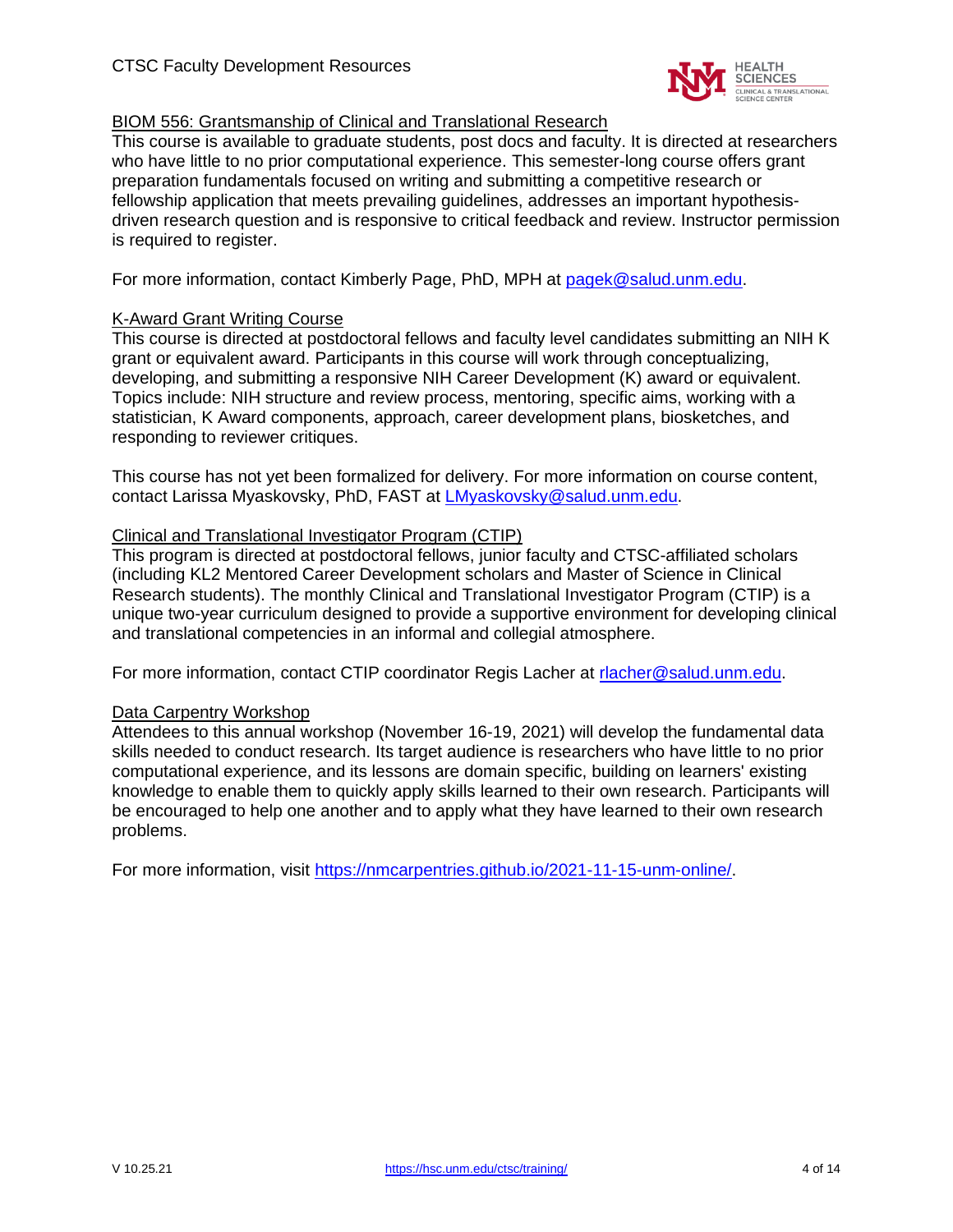

# IV. Pilot Funding

Faculty interested in preparing for a future grant submission have access to several pilot funding opportunities to support creation of preliminary data. Funds range from \$3,750 to \$100,000.

## CTSA Funds

Contact: Christy Anderson, CTSC Pilot Administrator, [chanderson@salud.unm.edu](mailto:chanderson@salud.unm.edu)

| <b>Funding Opportunity</b>                                                                                                       | Description                                                                                                                                                                                                                                                                                                                                                                                                                                                                                                                                                                                                                                                                                                                                                                                                                                                          |
|----------------------------------------------------------------------------------------------------------------------------------|----------------------------------------------------------------------------------------------------------------------------------------------------------------------------------------------------------------------------------------------------------------------------------------------------------------------------------------------------------------------------------------------------------------------------------------------------------------------------------------------------------------------------------------------------------------------------------------------------------------------------------------------------------------------------------------------------------------------------------------------------------------------------------------------------------------------------------------------------------------------|
| <b>Clinical and Translational Pilot</b><br>Project Award (\$10,000 to<br>\$25,000                                                | Supports pilot projects that utilize the CTSC infrastructure to produce<br>preliminary data for competitive NIH grant proposals in clinical and<br>translational research.                                                                                                                                                                                                                                                                                                                                                                                                                                                                                                                                                                                                                                                                                           |
| Linking Clinical Trials to Drug<br>Discovery and Repurposing<br>Award (\$5,000 to \$50,000)                                      | Supports projects that address two or more of the following goals: 1)<br>develop cell-based assays for use in high-throughput screening; 2) to<br>use these cell-based assays for the identification of drugs for clinical<br>re-purposing efforts; and, 3) to utilize these previously FDA approved<br>drugs in new clinical trials.                                                                                                                                                                                                                                                                                                                                                                                                                                                                                                                                |
| Innovation & Commercialization<br>Award (\$5,000 to \$25,000)                                                                    | Supports innovative, high-risk/high-reward pilot projects to produce<br>preliminary data for competitive NIH proposals through an<br>SBIR/STTR mechanism in clinical and translational research.                                                                                                                                                                                                                                                                                                                                                                                                                                                                                                                                                                                                                                                                     |
| CTSC / DCI Kidney Pilot<br>Project Award (\$10,000 to<br>\$25,000                                                                | Supports pilot projects that will exemplify the Dialysis Clinic, Inc.<br>(DCI) mission of developing clinical and translational research with<br>an emphasis on kidney disease, hypertension, and/or kidney<br>transplantation.                                                                                                                                                                                                                                                                                                                                                                                                                                                                                                                                                                                                                                      |
| Targeted Pilot Project Award in<br>Autophagy (\$10,000 to<br>\$20,000                                                            | Supports pilot projects that exemplify the UNM Autophagy,<br>Inflammation, and Metabolism Center of Biological Research<br>Excellence (CoBRE) mission to stimulate autophagy-based research<br>and utilization of the AIM research cores. The aims for this project<br>are: 1) Establish a nationally recognized AIM CoBRE to pioneer the<br>study of autophagy and its connections with inflammation and<br>metabolism as a basis of disease; 2) Develop a critical mass of<br>investigators within AIM's research scope, establish mentoring<br>infrastructure to enable junior faculty career development, and<br>provide mentoring support for investigators to achieve independent<br>NIH funding; and 3) Establish scientific cores to enable present and<br>future cohorts of mentored PIs, as well as the scientific community at<br>UNM HSC and New Mexico. |
| <b>Wicked Problems: Target Pilot</b><br>Project Award (\$10,000 to<br>\$25,000                                                   | Supports pilot projects that target wicked problems and address<br>challenges related to wicked problems as defined by The National<br>CTSA Network.                                                                                                                                                                                                                                                                                                                                                                                                                                                                                                                                                                                                                                                                                                                 |
| <b>CTSA Inter-Institutional Pilot</b><br>Project Award: UNM HSC, UK,<br>UAMS, UI, KUMC & UU Health<br>(\$25,000 per institution) | Supports pilot projects that promote inter-institutional collaboration<br>across six institutions in the CTSA consortium.                                                                                                                                                                                                                                                                                                                                                                                                                                                                                                                                                                                                                                                                                                                                            |
| New Mexico Alcohol Research<br>Center P50 (up to \$40,000)                                                                       | Supports new clinical pilot research projects that exemplify the<br>NMARC mission with one clinical and two preclinical projects led by<br>investigators new to the Fetal Alcohol Spectrum Disorders research<br>field. The aims are: 1) Accelerate progress on each on NMARC's<br>three strategic objectives; 2) Catalyze the expansion of NMARC's<br>research capacity and capabilities; 3) Enhance our capability to<br>disseminate knowledge about FASD through seminars, symposia<br>and community outreach activities; and 4) Increase the number of<br>undergraduate and graduate students, fellows and residents training<br>in the FASD research field.                                                                                                                                                                                                     |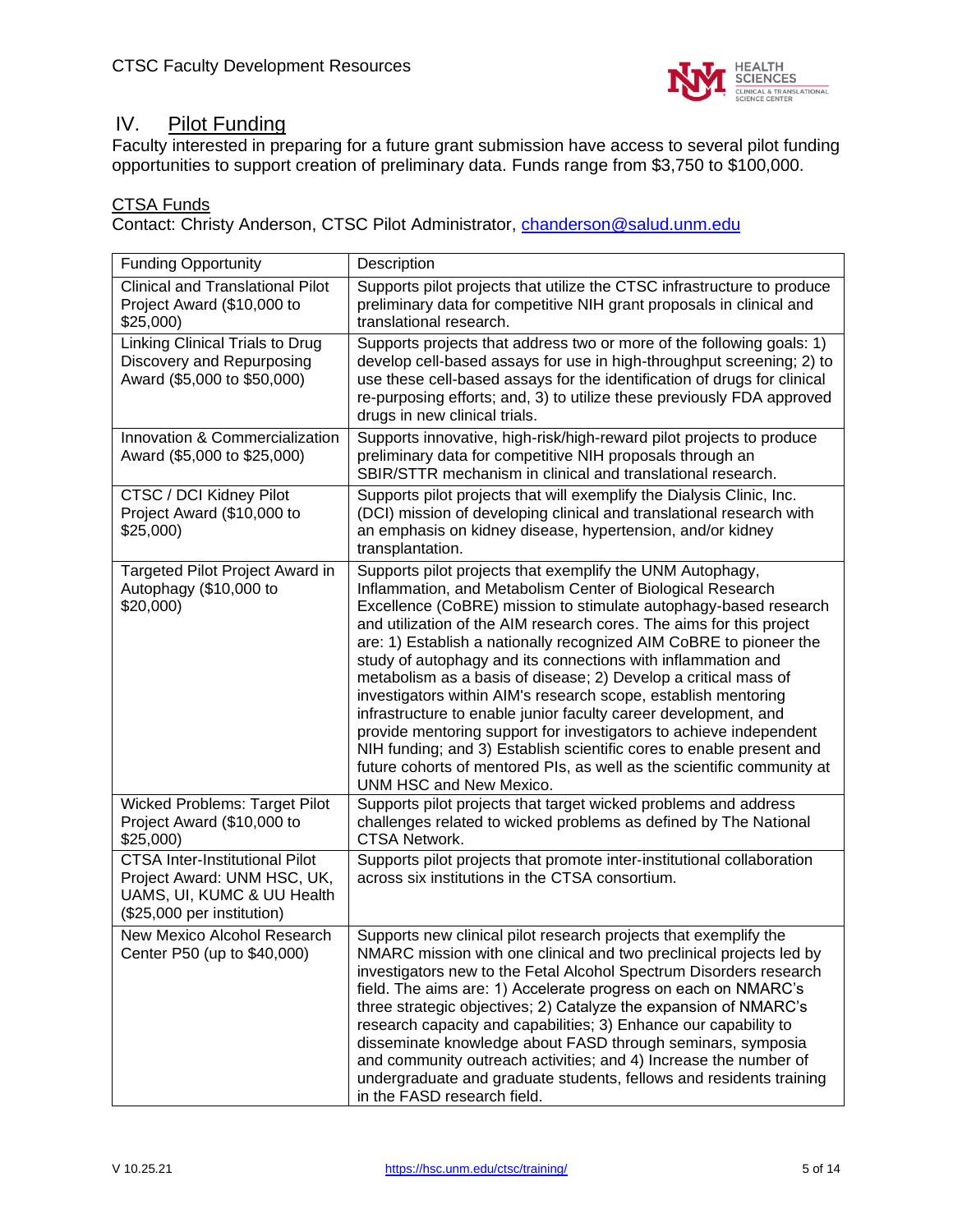

| Center for Brain Recovery and<br>Repair P20 (up to \$40,000)                                                                                                 | Supports new clinical pilot research projects that exemplify the CBRR<br>mission within Brain and Behavioral health, specifically survivors of<br>stroke and traumatic brain injury in New Mexico. The aims include: 1)<br>Develop an interdisciplinary community of investigators focused on<br>developing effective on interventions that promote cellular repair of<br>damaged brain, and promote recovery of function; and 2) Focus on<br>moving laboratory discoveries about brain repair mechanisms into<br>clinical application by establishing a core with cutting edge facilities<br>for clinical and preclinical interventions and assessments.                                                                                                                                                                                                                                                                                                                                                    |
|--------------------------------------------------------------------------------------------------------------------------------------------------------------|--------------------------------------------------------------------------------------------------------------------------------------------------------------------------------------------------------------------------------------------------------------------------------------------------------------------------------------------------------------------------------------------------------------------------------------------------------------------------------------------------------------------------------------------------------------------------------------------------------------------------------------------------------------------------------------------------------------------------------------------------------------------------------------------------------------------------------------------------------------------------------------------------------------------------------------------------------------------------------------------------------------|
| Center for Metals in Biology<br>and Medicine P20 (up to<br>\$40,000)                                                                                         | Provides support for two pilot research projects per year, which<br>exemplify the UNM CMBM mission of extending results from the<br>laboratory to identify solutions for impacted communities and<br>biomedical problems with a goal of working with community partners<br>to help New Mexico make more progress towards innovative<br>interventions and health equity. Aims include: 1) Create a strong<br>community of independent investigators with common research goals<br>related to metals in medicine and biology; 2) Establish centralized<br>research Integrative Molecular Analysis Core Facility by integrating<br>existing UNM-Health Science Center (HSC) scientific resources and<br>building innovative facilities to improve bioanalytical chemistry<br>research training and productivity for PIs, as well as to bolster<br>research quality and depth for our institute; and 3) Create a unique<br>"Metals in Biology and Medicine" program that has clear T0-T4<br>translational value. |
| <b>Brain and Behavioral Health</b><br>Mini-Grants (up to \$3,750)                                                                                            | Provides mini-grant support for research projects in the area of brain<br>and behavioral health to help access UNM Core Resources in<br>Domenici Hall, including facilities and services for rodent behavioral<br>testing, animal PET/MRI, optical and electrophysiology, cell and<br>molecular, image analysis, neuropsychological testing and human<br>subjects' clinical assessment.                                                                                                                                                                                                                                                                                                                                                                                                                                                                                                                                                                                                                      |
| Mountain West Clinical<br><b>Translational Research</b><br>Infrastructure Network (CTR-<br>IN) Multi-Site Pilots (up to<br>\$60,000)                         | Provides support for multi-site clinical and translational (CTR)<br>research with the expectation that the project will yield key<br>preliminary data and capacity building to facilitate a large-scale multi-<br>site extramural grant application or other extramural grant funding<br>opportunities. Projects must include CTR-IN partner institutions in at<br>least three and preferably five to seven of our MW states involving at<br>least 3 partner universities. Projects must involve human subjects<br>and do not support pre-clinical research.                                                                                                                                                                                                                                                                                                                                                                                                                                                 |
| Mountain West Clinical<br><b>Translational Research</b><br>Infrastructure Network (CTR-<br>IN) Community-Engaged<br>Research Pilot Grant (up to<br>\$60,000) | The purpose of this funding opportunity is to increase the number of<br>community-engaged pilot projects across the CTR-IN network. This<br>funding opportunity is particularly directed towards faculty who have<br>already established relationships with community partners to engage<br>in research with those communities. The goal of this community-<br>engaged project is to generate key preliminary data and evidence of<br>robust community-engaged research to support and inform a<br>competitive "R-level" grant application to NIH or other extramural<br>funding sources. Projects must involve community-engaged human<br>subjects' research.                                                                                                                                                                                                                                                                                                                                               |
| <b>Mountain West Clinical</b><br><b>Translational Research</b><br>Infrastructure Network (CTR-<br>IN) Single Site Pilots (up to<br>\$60,000)                 | The purpose of this funding opportunity is to provide promising early<br>career and / or other mid- level to senior investigators with support to<br>obtain the key preliminary data that will support and inform a<br>competitive "R-level" grant application to NIH or other extramural<br>funding sources. Projects must involve human subjects.                                                                                                                                                                                                                                                                                                                                                                                                                                                                                                                                                                                                                                                          |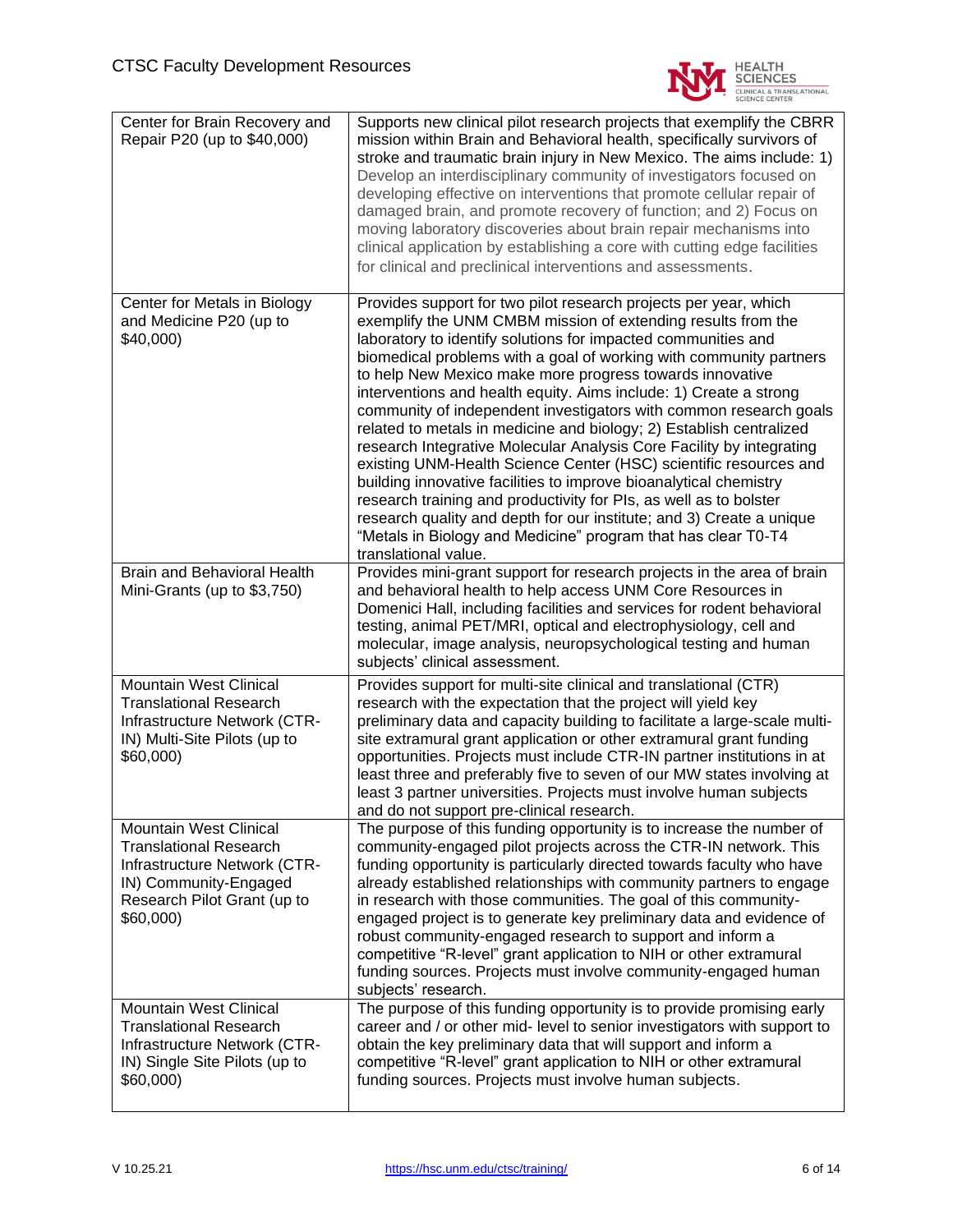

## Signature Program Funds Contact: [HSC-OfficeofResearch@salud.unm.edu](mailto:HSC-OfficeofResearch@salud.unm.edu)

| Cardiovascular & Metabolic<br>Disease (\$4,500 - \$27,200).                                                                              | The CVMD primarily uses annual strategic pilot funding to advance<br>the research opportunities and capabilities of the UNM HSC<br>members. Funds can be used for studies or equipment to support the<br>key CVMD research areas. These competitive applications are<br>subjected to a peer-review and reporting process. Approximately 7<br>applications are reviewed and 3 awarded annually. CVMD<br>encourages research teams to seek pilot funding for multi-PI and<br>multi-disciplinary large scope grants. Should a single pilot request the<br>full amount, it is expected that outcomes from such an application<br>would entail extramural funding of larger scope, such as a Center<br>grant, Program Project (P01) application, or American Heart Strategic<br>Network award.                                                                                                                                                                                    |
|------------------------------------------------------------------------------------------------------------------------------------------|------------------------------------------------------------------------------------------------------------------------------------------------------------------------------------------------------------------------------------------------------------------------------------------------------------------------------------------------------------------------------------------------------------------------------------------------------------------------------------------------------------------------------------------------------------------------------------------------------------------------------------------------------------------------------------------------------------------------------------------------------------------------------------------------------------------------------------------------------------------------------------------------------------------------------------------------------------------------------|
| Infectious Diseases & Immunity<br>(up to \$25,000)                                                                                       | The Infectious Diseases & Immunity Research Program was created<br>to develop and enhance collaborative programs among researchers,<br>physicians, and businesses in New Mexico that address the threat of<br>infectious and immunologically mediated diseases in New Mexican<br>populations and the world. Our researchers study epidemiologic<br>issues and basic host-pathogen mechanisms. We continue to<br>develop new vaccines, therapeutics and diagnostics, and test the<br>preventive, therapeutic and diagnostic efficacy of these discoveries in<br>clinical trials.                                                                                                                                                                                                                                                                                                                                                                                              |
| <b>Environmental Health</b><br>Signature Program and<br><b>Superfund Research Center</b><br>Pilot Project Award (\$10,000 to<br>\$25,000 | Supports pilot projects that exemplify the Superfund Research and<br>Training Center and the Environmental Health Signature Program<br>(EHSP) mission on regionally relevant environmental public health<br>effects of metals and metal mixtures, with an emphasis on health<br>disparities in affected tribal communities. The aims are: 1)<br>Understand mechanisms whereby exposures to U and associated<br>metal-mixtures move through the environment, and result in<br>exposures that reprogram systemic immune functions; 2) Develop,<br>collaboratively with stakeholders, interventions that build on Aim 1 to<br>reduce community risks, ensure interventions are both scientifically<br>sound and consistent with cultural beliefs, sustainable, and cost-<br>effective; and 3) Design and implement stakeholder-informed multi-<br>modal translation strategies to reduce metals exposures that is<br>relevant to our broad audience and their diverse cultures. |

### RAC Funds

Contact: Meggan Gould, Research Allocations Committee Chair, **meggould@unm.edu** 

| <b>Funding Opportunity</b>                                                          | Description                                                                                                                                                                                                                                                 |
|-------------------------------------------------------------------------------------|-------------------------------------------------------------------------------------------------------------------------------------------------------------------------------------------------------------------------------------------------------------|
| <b>SOM Research Allocation</b><br>Committee (RAC)<br>Project Award (up to \$25,000) | Supports SOM Faculty in pilot projects of scientific merit; to produce<br>preliminary data that leads to grant submissions and extramural<br>funding. Application for extramural funding is expected to be<br>submitted within 12 months of award end date. |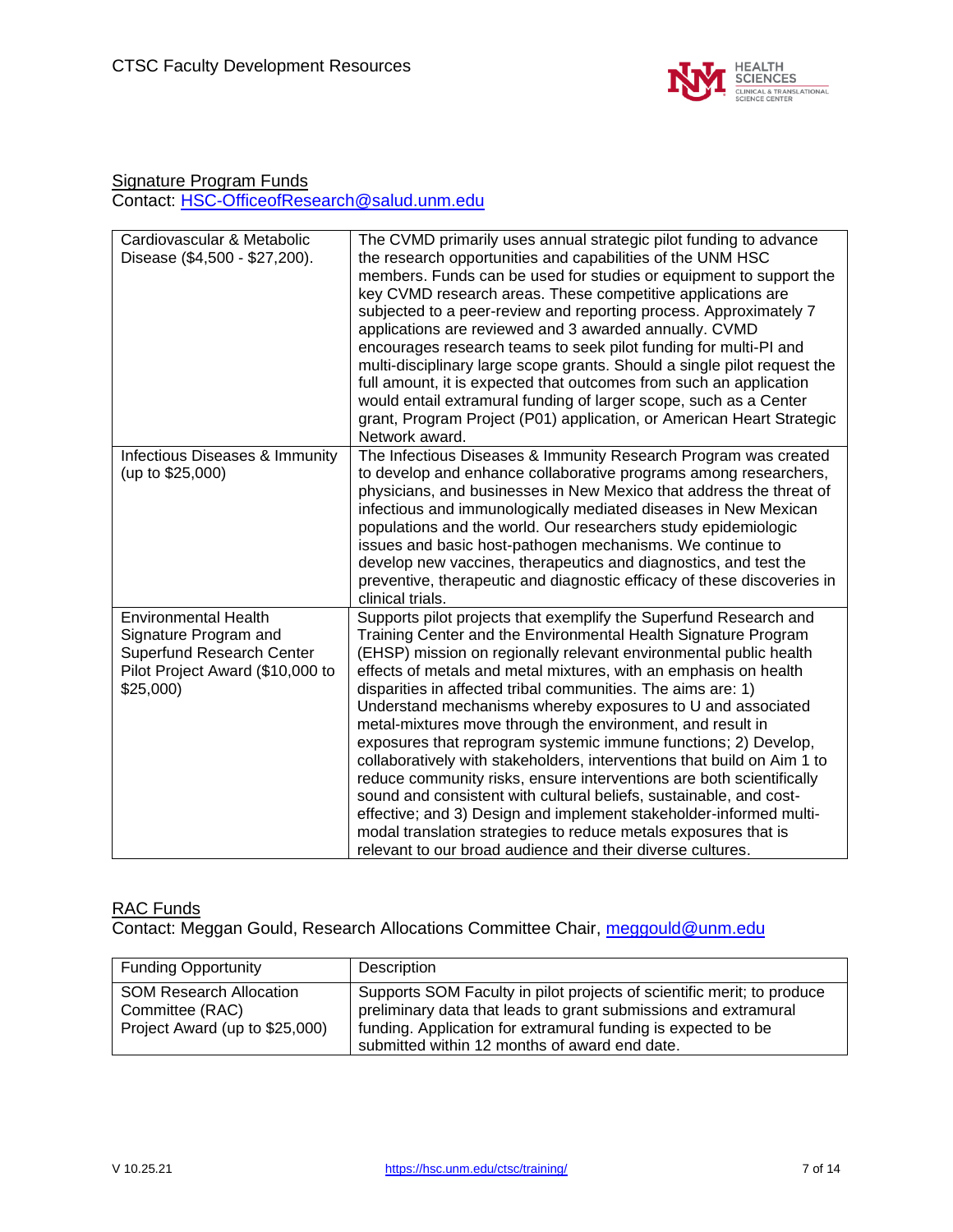

### **Cancer Center Funds** Contact: [UNMCC-PilotProgram@salud.unm.edu](mailto:UNMCC-PilotProgram@salud.unm.edu)

The University of New Mexico Comprehensive Cancer Center (UNMCCC) provides funds to its members through multiple pilot grant award mechanisms with the purpose of supporting the acquisition of cancer relevant preliminary data that will lead to external grant funding and published work by Cancer Center members.

| American Cancer Society -<br>Institutional Research Grant (\$30,000)                                                       | American Cancer Society - Institutional Research Grant<br>The University of New Mexico (UNM) has been issued an<br>Institutional Research Grant (IRG) by the American Cancer<br>Society (ACS) for the period of January 1, 2018 to December<br>31, 2021. The purpose of this grant is to increase the base of<br>cancer-related research at UNM through pilot awards to<br>faculty members campus-wide. Junior faculty members with<br>appointments in all Schools and Colleges of UNM are eligible<br>for research support through the ACS IRG. On Hold until<br>Renewal                                                                                                                                                                                                                                                    |
|----------------------------------------------------------------------------------------------------------------------------|------------------------------------------------------------------------------------------------------------------------------------------------------------------------------------------------------------------------------------------------------------------------------------------------------------------------------------------------------------------------------------------------------------------------------------------------------------------------------------------------------------------------------------------------------------------------------------------------------------------------------------------------------------------------------------------------------------------------------------------------------------------------------------------------------------------------------|
| Shared Resource Pilot Grant (up to<br>\$10,000                                                                             | The primary purpose of this pilot grant award mechanism is<br>to provide funds for the use of UNM Comprehensive Cancer<br>Center Shared Resources to promote cancer-relevant<br>projects that are related to the goals of the Cancer Center<br>Research Programs and Tumor Focused Clinical Working<br>Groups. It is also intended to support the acquisition of<br>preliminary data that will lead to external grant funding and<br>published work. Awards will be made to projects that will use<br>the UNM Cancer Center Shared Resources: Analytical &<br>Translational Genomics, Animal Models, Behavioral<br>Measurement & Population Sciences, Bioinformatics,<br>Biostatistics, Flow Cytometry & High Throughput Screening,<br>Fluorescence Microscopy & Cell Imaging, Human Tissue<br>Repository & Tissue Analysis. |
| Postdoctoral Fellow and Graduate<br>Student Matching Pilot Grant (up to<br>\$25,000                                        | The primary purpose of this pilot grant award program is to<br>support postdoctoral fellows and graduate students who are<br>carrying out cancer-focused research that advances the<br>goals of the UNM Comprehensive Cancer Center (UNMCCC)<br>Research Programs and Clinical Working Groups.                                                                                                                                                                                                                                                                                                                                                                                                                                                                                                                               |
| Research Project Support (up to<br>\$100,000)                                                                              | The intention of these pilot awards is to enable UNMCCC<br>members to develop preliminary data necessary for the<br>submission of cancer-relevant external funding applications<br>to the NCI, other NIH institutions, or other peer-reviewed<br>funding sponsors. Priority will be given to projects which<br>promote inter- and/or intra-programmatic collaborations<br>and/or have the potential to lead to translation of our science<br>to the clinic or population. Applicants should include a plan<br>and timeline for submitting an extramural grant application<br>that will be based upon data generated with the support of<br>the pilot grant.                                                                                                                                                                  |
| Focused Interactive Groups (FIGs) for<br>the Development of Large,<br>Programmatic Grant Applications (up<br>to \$200,000) | The primary purpose of this award mechanism is to assist<br>groups of Cancer Center investigators in the development of<br>cancer-relevant collaborative projects that will be competitive<br>for extramural funding as large multi-PI R01, P01 or SPORE<br>grants or other similar sized extramural grant opportunities.<br>Pilot projects must be a multidisciplinary collaboration                                                                                                                                                                                                                                                                                                                                                                                                                                        |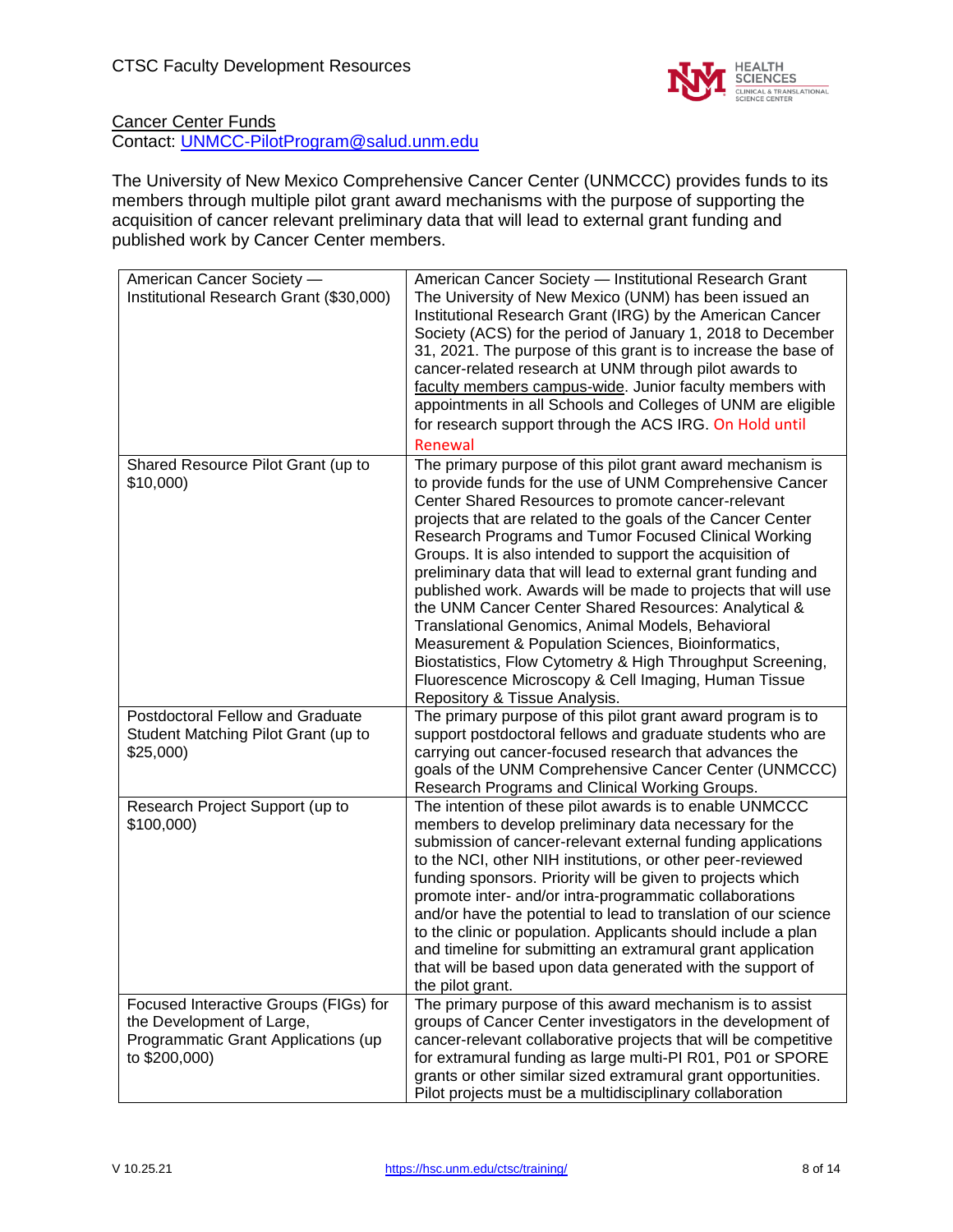

|                                            | between two or more Cancer Center members that links            |
|--------------------------------------------|-----------------------------------------------------------------|
|                                            | together existing areas of research strength and expertise      |
|                                            | within the Cancer Center and focuses on a problem that is       |
|                                            | related to the strategic goals of the Center and its research   |
|                                            | programs and clinical working groups.                           |
| Developmental Funds Mechanism to           | The primary purpose of this developmental funds pilot           |
| Support Investigators with the             | program mechanism is to support UNM Comprehensive               |
| <b>Resubmission of Grant Applications</b>  | Cancer Center (UNMCCC) investigators with the                   |
| with Scores Near the Pay Line (up to       | resubmission of grant applications that received initial scores |
| \$100,000                                  | near to the pay line (25th percentile or less).                 |
| Developmental Funds Mechanism for          | The primary purpose of this developmental funds pilot           |
| Investigators who's Recently Awarded       | program mechanism is to support UNM Comprehensive               |
| <b>External Grant Applications Were</b>    | Cancer Center (UNMCCC) investigators whose recently             |
| Significantly Cut (up to \$100,000)        | funded, cancer-focused external grant applications had          |
|                                            | significant cuts (cut of 10% or greater) to the requested       |
|                                            | budget.                                                         |
| <b>Translational Research Seed Funding</b> | The specific intent of the Translational Research Seed          |
| (up to $$25,000$ )                         | Funding is to support collaborations between research           |
|                                            | investigators and clinicians. These collaborations should       |
|                                            | focus on developing preliminary data that will enable the       |
|                                            | submission of competitive cancer-relevant external funding      |
|                                            | applications or clinical trial proposals to the NCI, other NIH  |
|                                            | institutions, or other peer-reviewed funding sponsors.          |
|                                            |                                                                 |

## V. Core Facilities

Contact: George Garcia - CTSC Research Concierge at 505-272-3183 or [HSC-CTSCResearchConcierge@salud.unm.edu](mailto:HSC-CTSCResearchConcierge@salud.unm.edu) 

Few academic health centers of our size are fortunate enough to have both a Clinical and Translational Science Award and a Cancer Center with comprehensive designation from the National Cancer Institute. These serve as the foundation of our ability to conduct cutting-edge research with an eye toward meeting the specific needs of our communities. Our School of Medicine includes a centralized core facility that offers a multitude of assets and resources that are openly available to investigators and research teams to assist them design, conduct, and manage clinical research studies to achieve effective clinical and translational outcomes. Specific shared resources include:

Clinical & Translational Science Center

- Clinical Research Unit: A sophisticated clinical research unit that supports inpatient, outpatient, and pediatric research through a wide range of nursing and research coordinator services;
- Community Engaged Research Core: An innovative community engagement and qualitative research core that supports academic and community stakeholders to engage in mutually beneficial partnerships for effective clinical and translational research;
- Community Health Network: A Community Health Network to provide an innovative, efficient and accessible enrollment approach to research and clinical trials to diverse and rural populations throughout New Mexico;
- Translational Laboratory: A translational lab that provides state-of-the-art equipment, technologies and resources for investigators to perform immunodiagnostic and chemical assays on research samples in a manner that assures strict quality control and reports results in a timely fashion;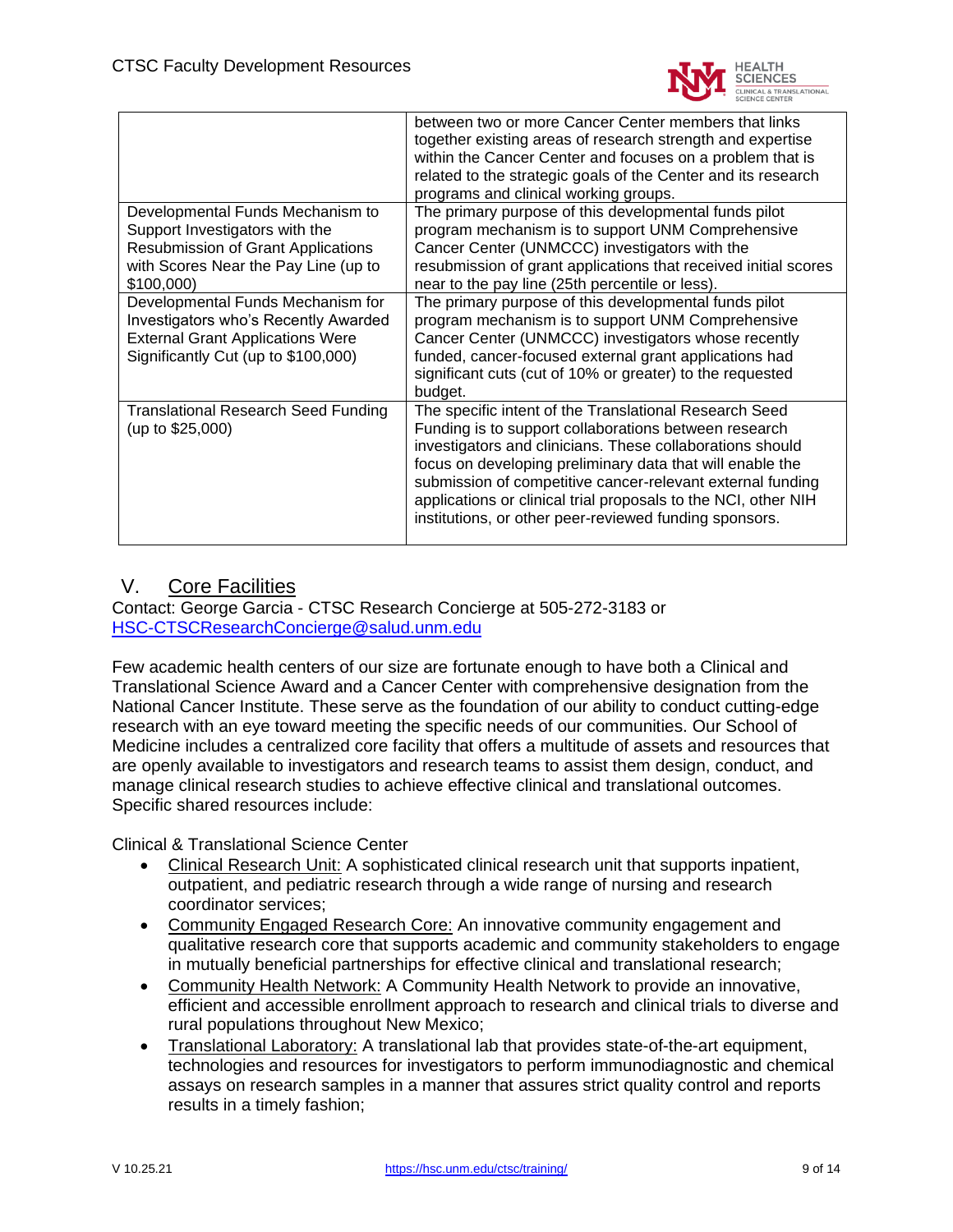

- Informatics Core: Biomedical informatics tools that harness the research potential of medical records, provide secure storage for human subjects' data, and improve research efficiency;
- Biostatistics, Epidemiology, and Research Design Core: A biostatistics support shared resource that provides all HSC researchers ready access to appropriate expertise in study design, basic data management, and quantitative data analysis;
- Regulatory Knowledge and Support Unit: A regulatory support unit to assist investigators in developing regulatory and clinical strategies and fulfilling regulatory requirements for clinical research programs along the continuum of clinical, translational, and community research;
- Drug Discovery & Repurposing Core: And a large-scale drug discovery program that provides unique resources for rapidly translating existing drugs for use in new clinical trials;

## Comprehensive Cancer Center

- Analytic & Translational Genomics Shared Resource: A Genomics shared resource that provides access to next generation sequencing assays, microarrays, and other genomics technologies coupled with expert bioinformatics analysis. Contact: Scott Ness PhD - [SNess@salud.unm.edu](mailto:SNess@salud.unm.edu)
- Flow Cytometry and High Throughput Screening Resource: A Flow Cytometry research facility that brings together the necessary tools for UNM scientists to perform fluorescent cell analysis, sorting, and High Throughput Screening that also provides instrumentation, service, training, computational resources and technical expertise workshops. Contact: Jennifer Gillette PhD - [JGillette@salud.unm.edu](mailto:JGillette@salud.unm.edu)
- Florescence Microscopy Shared Resource: A Fluorescence Microscopy Shared Resource that provides UNM researchers access to state-of-the art instrumentation for multiple fluorescence and transmitted light microscopy techniques. Diane Lidke PhD - [DLidke@salud.unm.edu](mailto:DLidke@salud.unm.edu)

Other Shared HSC Core Resources:

- Electron Microscopy Facility: An HSC Electron Microscopy Facility that is open to staff, students, faculty and others who would like to use the equipment for research, whether they prepare and image their own samples or ask the facility for assistance. Contact: Tara G. Ooms Konecny, DVM, DACLAM - [tkonecny@salud.unm.edu](mailto:tkonecny@salud.unm.edu)
- Animal Resource Facility: An Animal Resource Facility that provides the best possible animal care and to assist investigators in fulfilling their obligation to plan and conduct animal research in accord with the highest scientific, humane, and ethical principles. Contact: Victoria Sugita - [VSugita@salud.unm.edu](mailto:VSugita@salud.unm.edu)
- Human Tissue Repository and Tissue Analysis Shared Resource: A Human Tissue Repository that facilitates the acquisition, storage, and distribution of high-quality human tissue samples to UNM researchers for use in scientific investigations while observing appropriate ethical, scientific, and legislative principles and regulations. Contact: [tissuebank@salud.unm.edu](mailto:tissuebank@salud.unm.edu)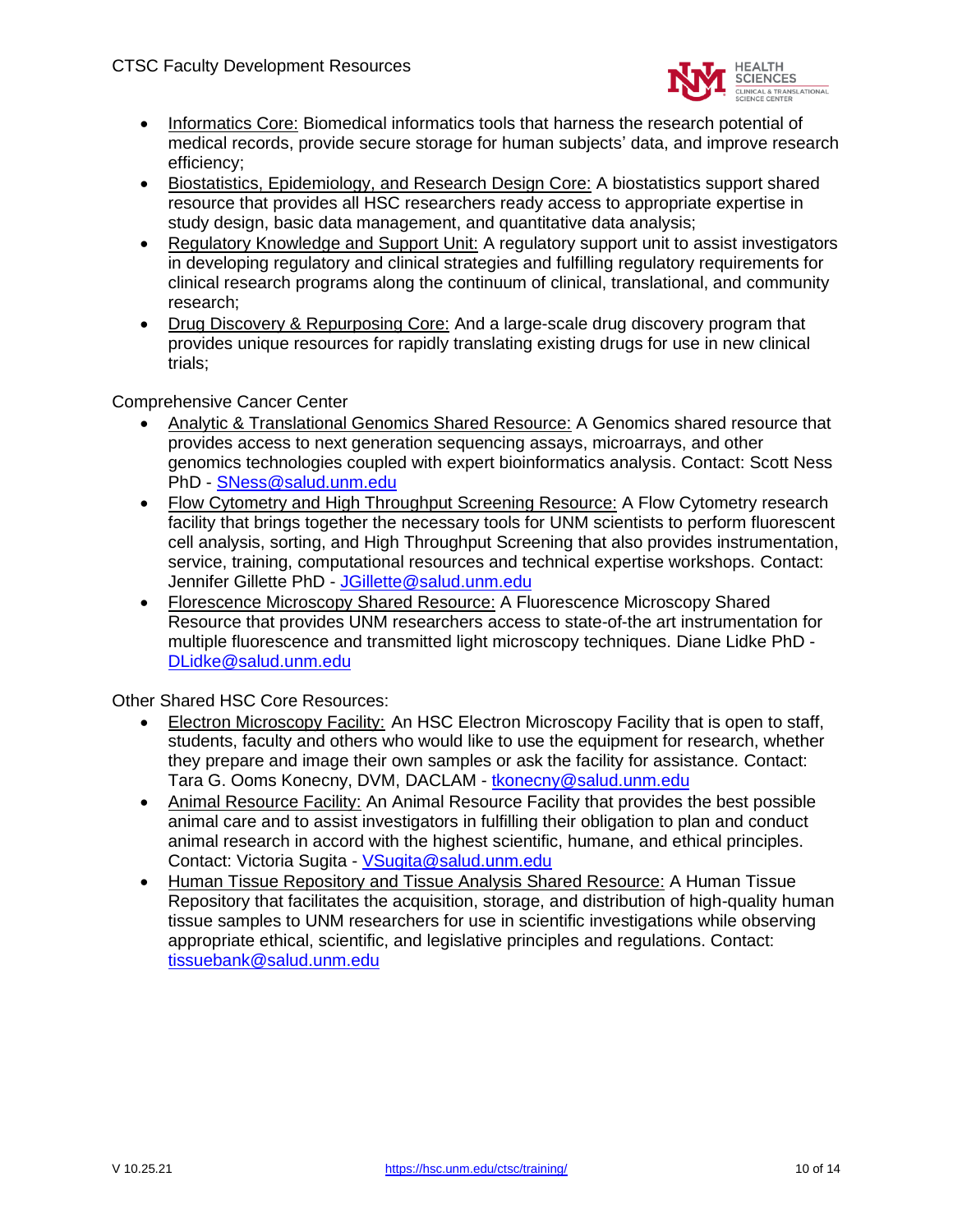

## VI. Facilitation of Collaboration

Several activities are available to encourage collaboration:

The CTSC-sponsored Synergy meetings are designed to enhance UNM's translational mission. The series will bring together basic, clinical and translational researchers, and shared resource directors to advance projects from bench to bedside and to promote the application of UNM technology to clinical and translational investigations. For more information: <https://hsc.unm.edu/ctsc/events/meetings.html>

The annual BioVenture Partnership event provides opportunities for learning and networking between New Mexico's "bio" companies, investors/angels, and UNM faculty and inventors. For more information:<https://hsc.unm.edu/ctsc/events/bioventure.html>

The annual Health Hackathon stimulates innovation in health care by bringing together diverse teams from across UNM and the community to seek solutions for pressing health care challenges. Winning teams can apply for grants of up to \$10,000. For more information: <https://hsc.unm.edu/ctsc/events/hackathon.html>

Our Biodesign course brings together 15-30 graduate level students yearly to collaborate in teams to address biomedical challenges.

VIVO is a research-focused discovery tool that enables collaboration among scientists across all disciplines. For more information:<https://vivo.health.unm.edu/>

#### Signature Programs

Signature Programs at the HSC bring together researchers and clinicians in focused areas. Each program was formed to promote academic interest, collaboration and networking around specific themes. Taken individually, each program focuses on research from bench to bedside. All have successful collaboration platforms and training or mentorship opportunities.

### Environmental Health Sciences

### Matthew Campen, PhD, MSPH, [mcampen@salud.unm.edu](mailto:mcampen@salud.unm.edu)

The Environmental Health Signature Program performs basic and translational research on regionally relevant environmental public health issues that address the overall health needs of unique Southwestern communities while contributing to our understanding of global environmental health issues. This program is focused on finding new solutions to the complex environmental health issues, such as exposures to arsenic, uranium mine wastes, and air pollution, and other health disparities that affect New Mexicans. Collaborations with University of New Mexico and Health Sciences faculty aim to develop health interventions that are community-driven, culturally relevant, and sustainable for diverse peoples across New Mexico. EHSP members specifically study environmental health issues affecting people living in New Mexico, the Four Corners Region, and the U.S.-Mexico Border. Importantly, environmental health research at UNM involves extensive collaborative initiatives with many Native American communities and the Navajo Nation. These efforts led to the CDC-funded Navajo Birth Cohort Study, to assess the impact of uranium mining and residual contaminants on neurodevelopmental outcomes.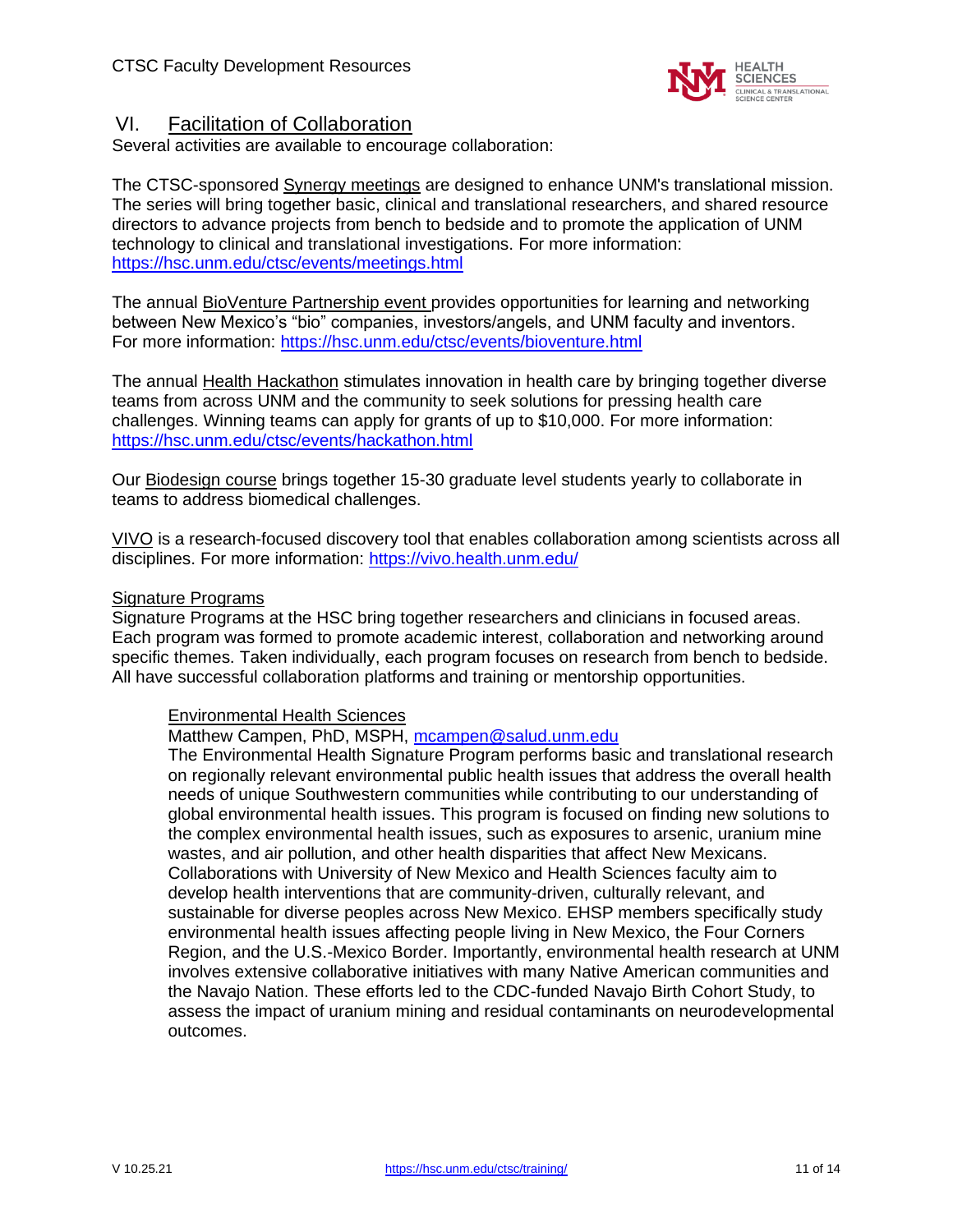

## Cardiovascular & Metabolic Disease

Meilian Liu, PhD, [MeilianLiu@salud.unm.edu](mailto:MeilianLiu@salud.unm.edu)

The Signature Program in Cardiovascular and Metabolic Disease includes basic, clinical, and translational research, as well as population-based outcomes research and community outreach activities. The program's mission is to support and enhance the activities of investigators at the University of New Mexico Health Sciences Center who are pursuing important, clinically relevant research questions focusing on Cardiovascular and Metabolic Disease. This program aims to enhance the collaborative inter-disciplinary scientific interactions within the institution, to increase the level of junior faculty mentorship and support and to promote the development of new areas of research strength.

## **Cancer**

## Carolyn Muller, MD FACOG [CMuller@salud.unm.edu](mailto:CMuller@salud.unm.edu)

The Cancer Center underwent a rigorous process to achieve its comprehensive designation last summer. The highly sought-after designation recognizes the center's achievements in four areas: providing integrated cancer diagnosis and treatment, providing access to national clinical trials, conducting world-class cancer research and educating the next generation of cancer health care and scientific professionals. UNM's cancer research is supported by more than \$72 million in annual extramural funding and takes advantage of regional scientific and engineering strengths. Cancer Center scientists collaborate with colleagues at Sandia National Laboratories, Los Alamos National Laboratory and the Lovelace Respiratory Research Institute. UNM scientists also work with researchers at New Mexico State University. These collaborations have led to breakthroughs in targeted therapies and cancer diagnostics.

## Infectious Diseases & Immunity

### Thomas Byrd, MD, [tbyrd@salud.unm.edu](mailto:tbyrd@salud.unm.edu)

The Infectious Diseases & Immunity Research Program was created to develop and enhance collaborative programs among researchers, physicians, and businesses in New Mexico that address the threat of infectious and immunologically mediated diseases in New Mexican populations and the world. Our researchers study epidemiologic issues and basic host-pathogen mechanisms. We continue to develop new vaccines, therapeutics and diagnostics, and test the preventive, therapeutic and diagnostic efficacy of these discoveries in clinical trials. The program has a global reach, and collaborate with many organizations to fight diseases, including Duke University, Lovelace Biomedical and Environmental Research Institute and Lovelace Respiratory Research Institute, Los Alamos National Laboratory, National Center for Genome Resources, Research Center of Excellence at University of Texas Medical Branch, and the National Institute of Allergy and Infectious Diseases.

## Child Health Research

## Kristi Watterberg, MD, [KWatterberg@salud.unm.edu](mailto:KWatterberg@salud.unm.edu)

The Child Health Research signature program's enterprise is to improve the health and well-being of New Mexican children through research. We are particularly committed to identifying and fostering the investigation of health issues paramount to New Mexican youth that transcend program specific health foci, including adverse childhood experiences, social determinants of health, and health disparities. By facilitating research collaborations in child health across UNM and HSC schools, departments, and programs, as well as communities, we serve to increase the number, quality, relevance, and impact of scholarly works. Our work also facilitates the dissemination and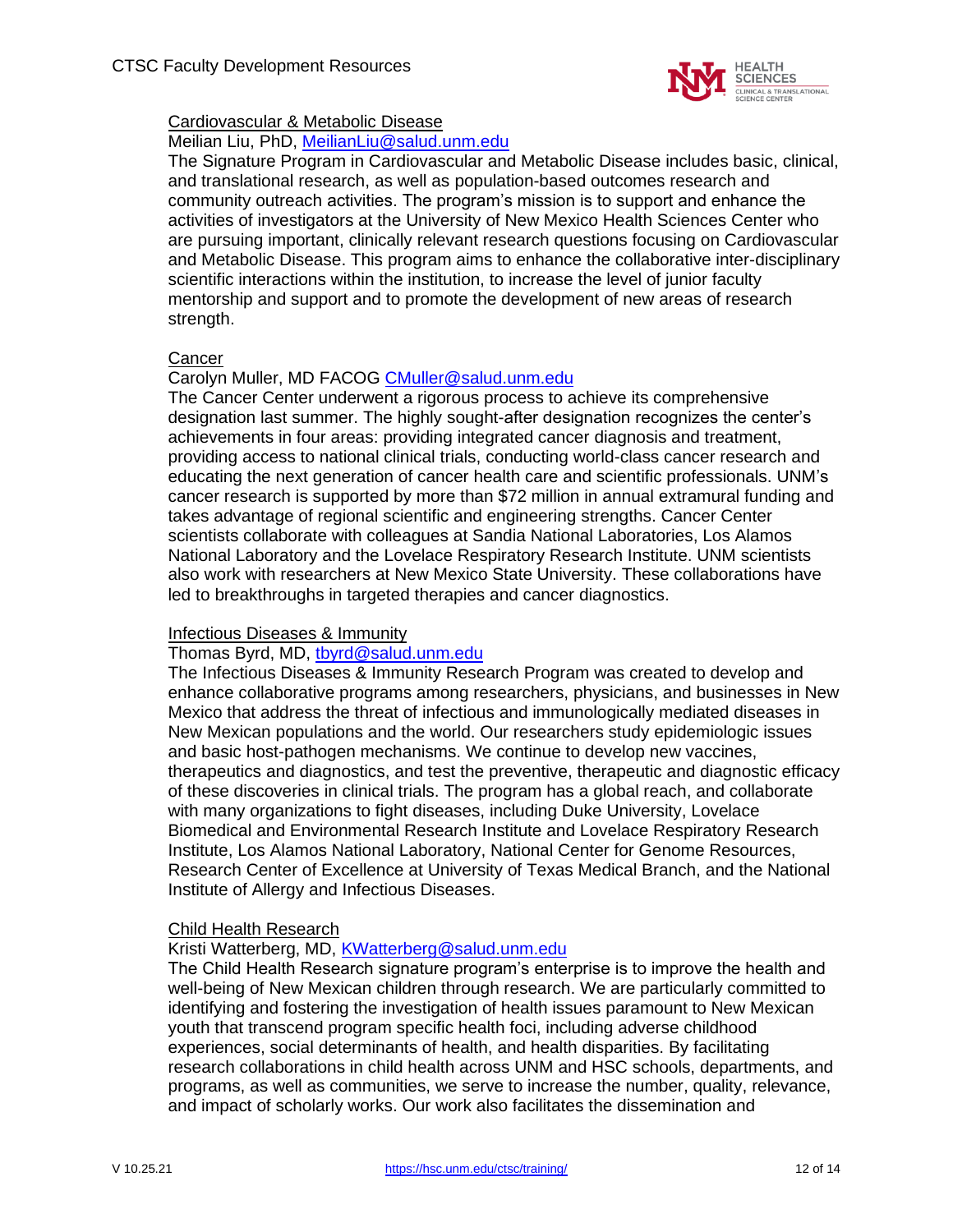

implementation of evidence-based child health practices in clinical and community settings across New Mexico. A current CHSP area of focus is the systematic collection of formative data focused on adverse childhood experiences that can be used to generate and support extramural programmatic or center grant applications. This includes data from a stakeholder engagement process, as well data harmonization efforts focused on gathering standardized child health clinic and program informatics and standardized measures of the prevalence of adverse childhood experiences across UNM health clinics and programs. The CHSP is funded with tobacco settlement revenue from the State of New Mexico.

### Brain and Behavioral Health

Ludmila Bakhireva, MD, PhD, MPH, [LBakhireva@salud.unm.edu](mailto:LBakhireva@salud.unm.edu) | Kiran Bhaskar, PhD, [KBhaskar@salud.unm.edu](mailto:KBhaskar@salud.unm.edu)

The UNM Brain and Behavioral Health Institute (BBHI) is a signature program under the HSC Office for Research. BBHI's vision is to become the leading center in the Southwestern and Rocky Mountain States region for brain and behavioral health, through research, education, and community partnership. The programmatic goals for BBHI are 1) to facilitate or establish effective partnerships between the BBHI and communities throughout New Mexico; 2) develop major new, interdisciplinary brain and behavior research programs; 3) promote cutting-edge neuroscience and behavioral research.

Journal clubs based around each signature program meet regularly to facilitate educational and research collaborations.

| Biochemistry & Molecular Biology                                                                                             | Cardiovascular Physiology                                                                                                                                |
|------------------------------------------------------------------------------------------------------------------------------|----------------------------------------------------------------------------------------------------------------------------------------------------------|
| Thursdays, 12:00-1:00, BRF 218                                                                                               | Thursdays, 9:30-10:30, Fitz 205                                                                                                                          |
| Contact: Dr. Raj Shah, vshah@salud.unm.edu                                                                                   | Contact: Dr. Jay Naik, JNaik@salud.unm.edu                                                                                                               |
| Cell & Molecular Basis of Disease (CMBD)                                                                                     | Host/Pathogen                                                                                                                                            |
| Offered as BIOM 525 in Spring Terms                                                                                          | Tuesdays, 9:00-10:00, NRPH B28                                                                                                                           |
| Wednesdays, 12:00-12:50, Domenici Center                                                                                     | Contact: Dr. Aaron Neumann,                                                                                                                              |
| <b>Education Building 1735</b>                                                                                               | AKNeumann@salud.unm.edu or Dr. Pam Hall,                                                                                                                 |
| Dr. Kiran Bhaskar, KBhaskar@salud.unm.edu                                                                                    | PHall@salud.unm.edu                                                                                                                                      |
| Immunology                                                                                                                   | Neuroscience                                                                                                                                             |
| Tuesdays, 10:00-11:00, Fitz 389                                                                                              | Fridays, 9:00-10:00, Fitz 243                                                                                                                            |
| Contact Dr. Paul Mrass, PMrass@salud.unm.edu                                                                                 | Dr. Russell Morton, RAMorton@salud.unm.edu                                                                                                               |
| Signal Transduction & Trafficking (STAT)<br>Wednesdays, 12:00-1:00, CRF 204<br>Contact: Dr. Bridget Wilson, bridgetw@unm.edu | <b>Translational Science</b><br>Offered as BIOM 527<br>Restriction: Must be Doctor of Medicine or Ph.D.<br>Biomedical Sciences, permission of department |